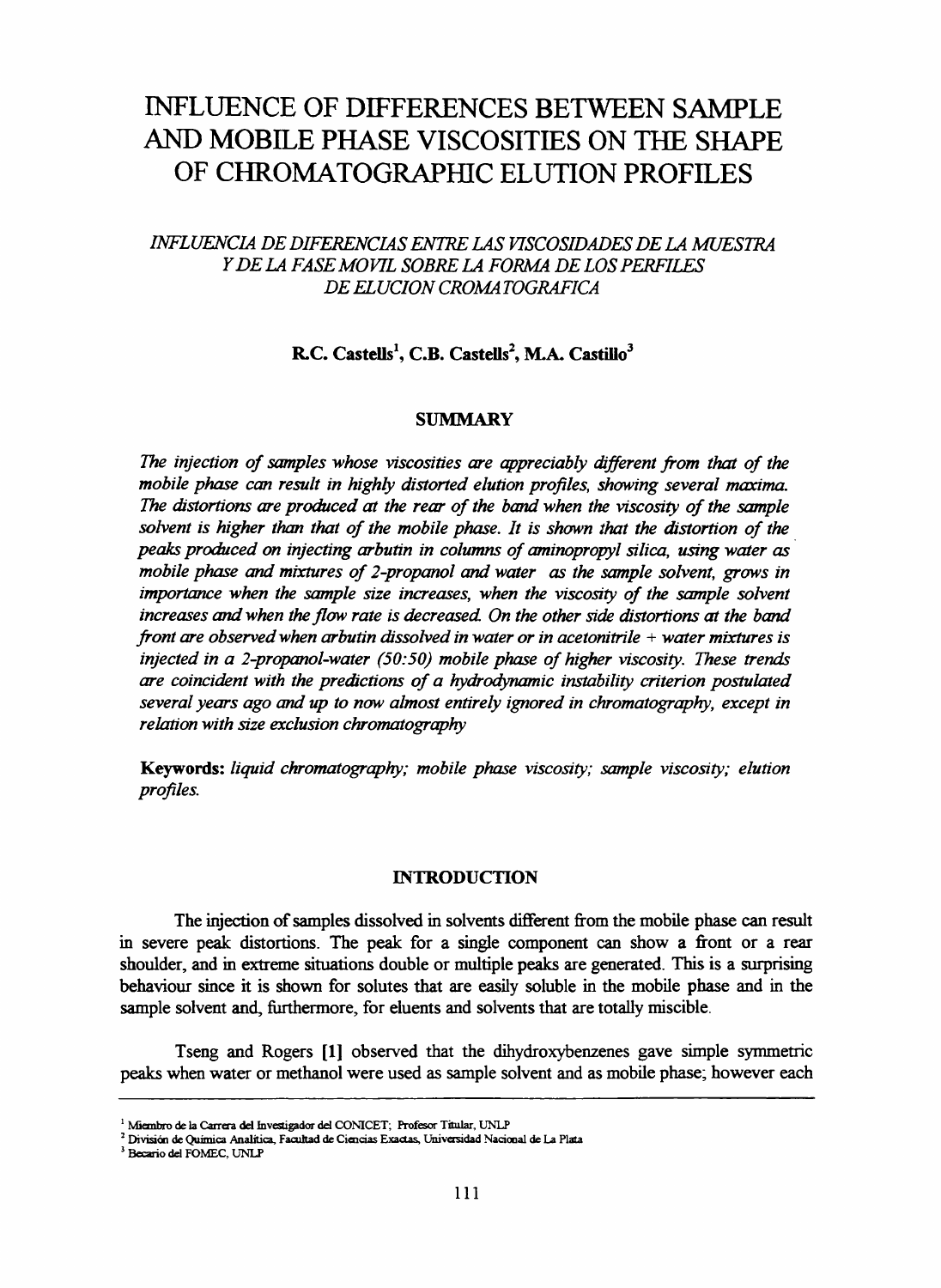isomer produced a double peak when their Solutions in water were injected in methanol as the mobile phase, and peaks with front shoulders resulted when methanol was the sample solvent and water was the eluent. Similar distortions and/or multiplication of peaks were reported by Kirschbaum *et al.* [2], Khachik *et al.* [3], Hoffman *et al.* [4] and by Vukmanic and Chiba [5]. Some of the quoted authors suggested theoretical explanations based on differences between the solvent strengths of the mobile phase and of the injection solvent, and peak splitting was simulated by means of a model that taked into account changes in the capacity factor as the injection solvent moved through the column [6]. Zapata and Garrido [7] demostrated that this explanation was highly questionable: chlorophyls produced single symmetric peaks when methanol-water (95:5) was the injection solvent, but multiple peaks were obtained when solutions in acetone-water mixture (90:10) were injected in the same eluent. The solvent strengths of both sample solvents differed by only 7% in Snyder's scale [8] and, fiuthermore, multiple peaks were produced by employing a 69:31 acetone-water mixture whose solvent strength matches exactly that of the 95:5 methanol-water mixture.

A totally different approach to the relationship between peak shape and sample solvent composition was followed by Czok *et al.* **[9].** Using a high-performance size exclusión chromatography column and an aqueous phosphate buffer as the mobile phase they observed that the shapes of the peaks produced by injecting uracil dissolved in several water-glycerol mixtures depended dramatically on glycerol concentration. A single, almost symmetric peak was obtained when 100% water was the injection solvent, but shoulders were generated at the rear of the peaks when Solutions containing 10 and 17% glycerol were injected, and very broad peaks with several maxima were obtained for higher glycerol concentrations; all the chromatograms showed a maximum at a retention time coincident with that of the peak obtained by using the aqueous buffer as injection solvent. A single peak was obtained when a phosphate buffer containing 33% glycerol was the eluent and the sample solvent; peak deformations at the band front were produced by injecting uracil solutions containing less than 33% glycerol, and distortions at the band rear appeared for injection solvents with glycerol concentrations higher than 33%. The authors attributed this behaviour to hydrodynamic instabilities resulting from viscosity differences between the injected pulse and the mobile phase.

These effects have been known under the name of "fingering", and a criterion of stability has been established in terms of viscosity and density differences [10, 11]. The interface between two fluids that are moving vertically upwards within a packed bed with uniform velocity u shall be stable if

$$
(\mu_2 - \mu_1) u / k - (\rho_2 - \rho_1) g > 0 \tag{1}
$$

and unstable otherwise. Suffix 1 refers to the upper fluid and suffix 2 to the lower;  $\mu$  denotes viscosity,  $\rho$  the density, k is the permeability of the bed and g the acceleration due to gravity. When instability conditions are given and any packing fluctuation has caused the boundary to bulge in the flow direction, the bulge shall grow giving rise to "fingers" of the less viscous fluid (suffix 2) that penétrate into the leading fluid. This efifect has long been known in connection with the displacement of immiscible fluids in porous media; mixing tends to relax the boundary, thus restricting the possibilities of occurence of fingering in systems composed of miscible fluids.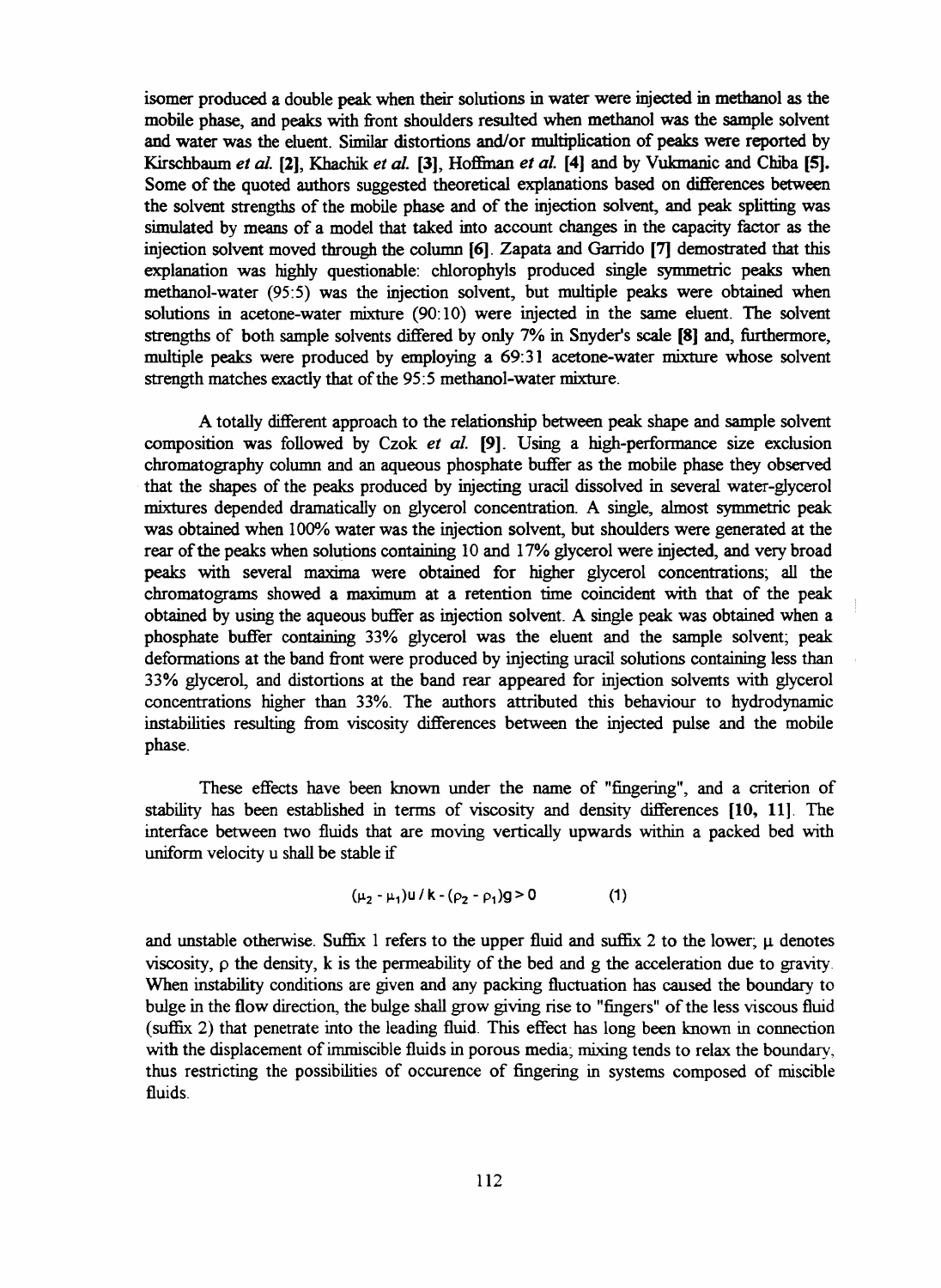The displacement of a sample band through a chromatographic column shows some obvious peculiarities in connectíon with the phenomenon under discussion. In the first place the permeabilty of chromatographic beds is low, about 5 x  $10^{-10}$  cm<sup>2</sup> for 5  $\mu$ m spherical porous particles [12]; this makes the term in densities of (1) negligible beside the term in viscosities. Then, since there are two boundaries between a chromatographic band and the mobile phase, any band whose viscosity is different from that of the eluent would be in a condition as to become unstable; instabilities would occur at the band rear if the band is more viscous than the eluent, and at the band front in the opposite case. This would transform fingering into a rather ubiquituous phenomenon, present each time that a sample dissolved in a solvent different from the mobile phase is injected; the facts do not agree with this prediction. The reason is that the injected pulse suffers a rapid dilution process as it moves through the first section of the column and, since mixing acts in the direction of removing the conditions for the onset of fingering, the occurrence of the phenomenon shall depend not only on viscosity differences but on the velocity of the dilution process also. It can be predicted that sample size and flow rate shall have a profound influence. Another experimental condition under which the phenomenon can pass unnoticed is when a very fast separation between solute and sample solvent occurs in the very first portions of the column and the solute has a long retention time.

Múltiple peaks and shoulders quoted in references 1-5 may be considered as distortions of the single, unperturbed peak obtained by using mobile phase as the injection solvent; fiirthermore, it can be shown that these distortions are formed at the side of the sample band that could be predicted on the basis of eluent and sample solvent viscosities. For example, when Tseng and Rogers [1] injected any of the three dihydroxybenzenes dissolved in water  $(\mu = 0.90 \text{ cp})$  using methanol  $(\mu = 0.51 \text{ cp})$  as mobile phase, the retention time of the first peak was coincident with that of the only peak produced when methanol was the sample solvent, and a second, partially resolved peak appeared at band rear (the pulse, with a larger viscosity, is penetrated by the mobile phase on its rear portion). On the other side a front shoulder was produced when the roles of methanol and water were inverted (the pulse, with a lower viscosity, penetrates the mobile phase).

The incidence of sample viscosity on peaks shape has only been mentioned in the chromatographic literature in connection with the injection of highly viscous samples in size exclusion columns. The objective of the present paper is to demonstrate that under some conditions fingering can complicate or spoil results obtained in other forms of HPLC, and to study the effects of sample size, solvent composition and flow rate on the phenomenon. Arbutin dissolved in water or in 2-propanol-water mixtures of different compositions is injected into an aminopropyl silica column using water as the mobile phase at several flow rates. The viscosity of 2-propanol at 30°C is more than twice that of water, and the viscosity of 2-propanol-water mixtures shows a maximum close to the 50:50 composition. Some experiments were performed using this highly viscous mixture as the mobile phase.

## **EXPERIMENTAL**

## Equipment

The HPLC experiments were performed with a Shimadzu LC-10A System, which consisted of a DGU-2A helium degassing unit, an LC-10AD pump, a Sil-lOA autoinjector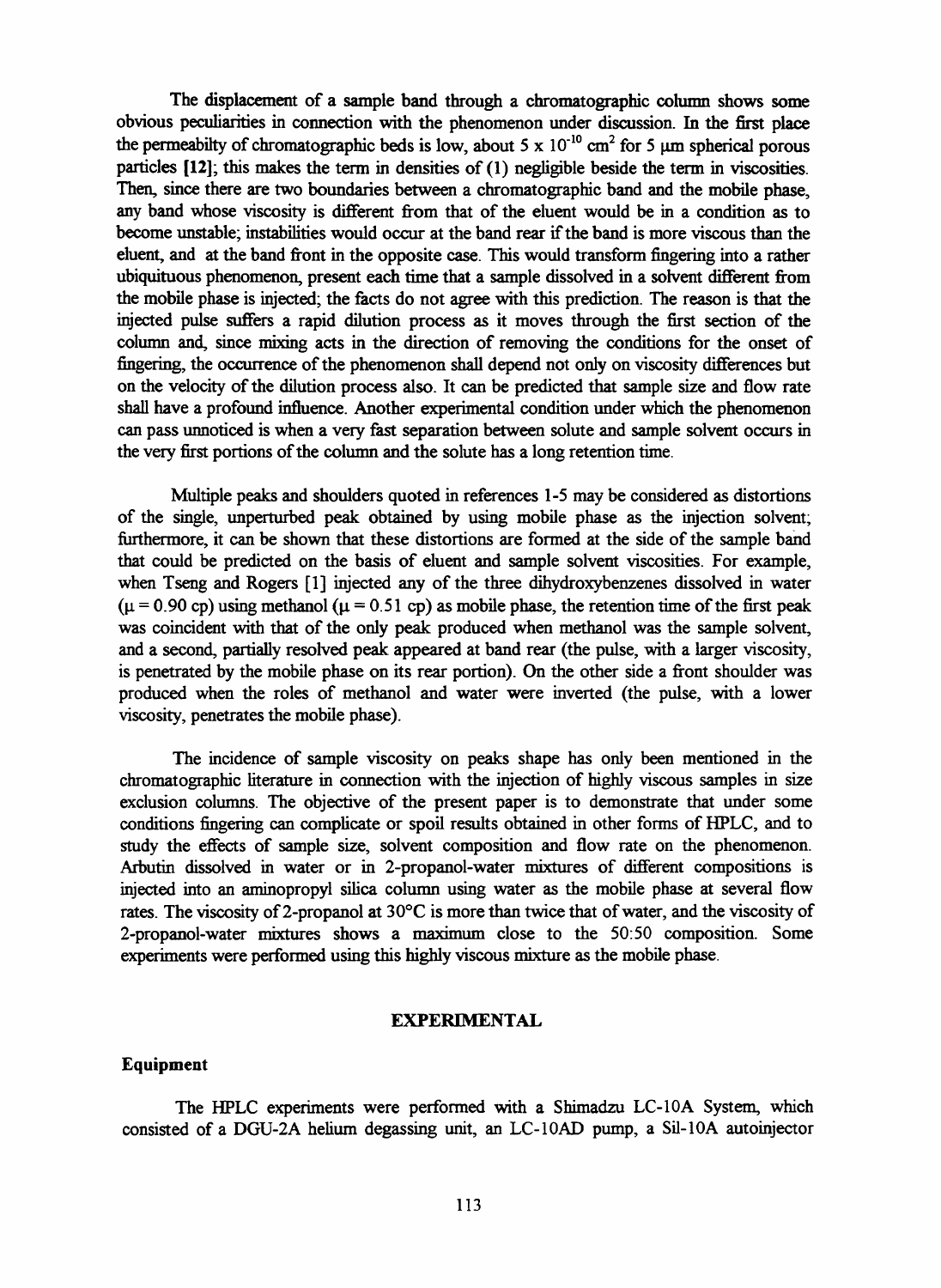(50 jal loop), an SPD-M10A diode array detector and a CLASS-LC10 workstation. Detection of arbutin was performed at 285 nm.

#### Columns and reagents

All the chromatographic runs were performed with a Supelcosil LC-NH2,  $5 \mu m$ spherical particles, 25 cm x 4.6 mm I.D. column. The column was placed in a jacket through which water at 30°C was circulated. 2-Propanol and acetonitrile were purchased from E. M. Science, and arbutin was from Sigma. Water was obtained by means of a Milli-Q Waters Purification System (Millipore).

#### Viscosity measurements

Densities and kinematic viscosities of 2-propanol + water mixtures at  $30^{\circ}$ C were measured by means of 5 mi pycnometer and of a No. 50 Cannon-Fenske viscometer, respectively. Relative viscosities,  $\mu / \mu_{\text{water}}$ , are plotted against composition in Figure 1.



Fig. 1.-Relative viscosities of 2-propanol - water mixtures **at30 °C against composition.**

#### RESULTS AND DISCUSSION

Figure 2 is a typical manifestation of fingering: arbutin, that elutes as a single symmetrical peak when the mobile phase is used as injection solvent, produces a peak with two maxima when a solution in a 2-propanol-water mixture is injected. The retention time of the most important peak in profile B is coincident with that of the peak in A; since the viscosity of the injection solvent in B is 3.2 times that of water, the rear of the band is fingered by the eluent. Several conditions for the manifestation of fingering are combined in this system: a) a large viscosity difference between the sample solvent and the mobile phase; b) solute and sample solvent elute almost together (see peak C for pure 2-propanol); c) since the solute has a short retention time, the possibilities of blurring the distortions in its concentration profile as a consequence of the several dispersión processes are minimized.

An important characteristic of the elution profiles produced by injecting arbutin dissolved in 2-propanol-water mixtures, with sufficient alcohol concentration, using water as mobile phase, is that all of them show a maximum in common. It is the first maximum of the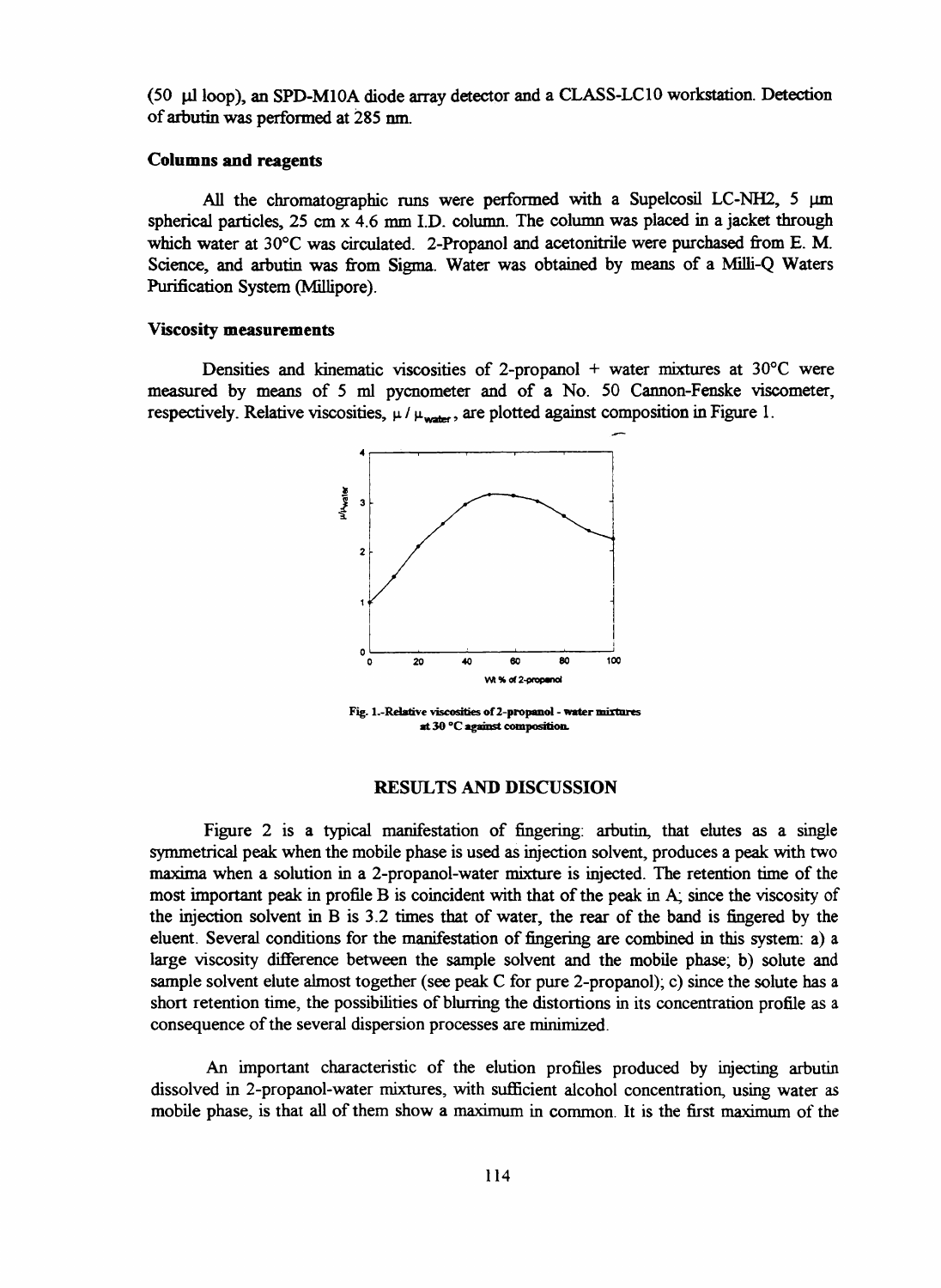profile and its retention time coincides with that of the symmetrical peak obtained by injecting arbutin dissolved in the mobile phase; however, it is not necessarily the most important maximum. This is the only repetitive characteristic and, in the cases of manifest instability, the rest of the profile is completely unpredictable. Furthermore, totally different elution profiles may be obtained under identical experimental conditions; the two chromatograms shown in Figure 3 were obtained by two successive injections separated by a 10 min interval at 2 ml/min. These characteristics of the phenomenon are a clear indication of its origins; one could expect repeatibility in case peak distortions were produced by differences between the sample solvent and the mobile phase solvent strengths.



**Fig. 2.- Elution profiles of arbutin dissolved in two different** solvents and of pure 2-propanol. A: arbutin dissolved in **Water ( 1 3 mg/ml), 5 (il; detection at285 nm. B: arbatin Dissolved in 2-propanot-water mixture (6733; 1 3 mg/ml), 5 fil; detection at 285 nm C: 2-propanoL, 10 |il; detection at 200 nm. Mobile pbase: water, 1.0 ml/min.**



Fig. 3.-Unrepeatibility of elution profiles.Two successive injections of 5 µl of a solution of arbutin (1.6 mg/mL) in 2-propanol-water (65:35) mixture. Mobile phase: **water, 035 ml/min**

The unrepeatibility of the elution profiles obtained under instability conditions restricts the possibilities of studying the phenomenon. The effects of flow rate, of sample size, and of injecting a constant mass of arbutin dissolved in 2-propanol-water mixtures of different compositions were studied in the present work.

Sample size and flow rate effects when water is used as mobile phase are summarized in Table 1 where results obtained by injecting different volumes of a solution containing 1.6 mg/mL of arbutin in a 65:35 2-propanol-water mixture are gathered. Normal peaks are produced at small sample size and high flow rate; the shapes of the elution profiles become more complicated as the injected volume is increased and/or the flow rate is decreased and, at adequate values of these two parameters, very complex profiles, showing several maxima are obtained. The behaviour is well represented in Figure 4, where the results obtained for  $5 \mu$ samples are shown. It should be stressed that the product (peak are x flow rate) is constant within experimental error for the elution profiles shown in Figure 4; the coefficient of variation is only 2.2%, a very small valué on account of the errors in integrating the irregular peaks obtained at the smaller flow rates. Therefore, the shapes of the profiles cannot be attributed to solute degradation or to any other chemical artifact occurrig within the column.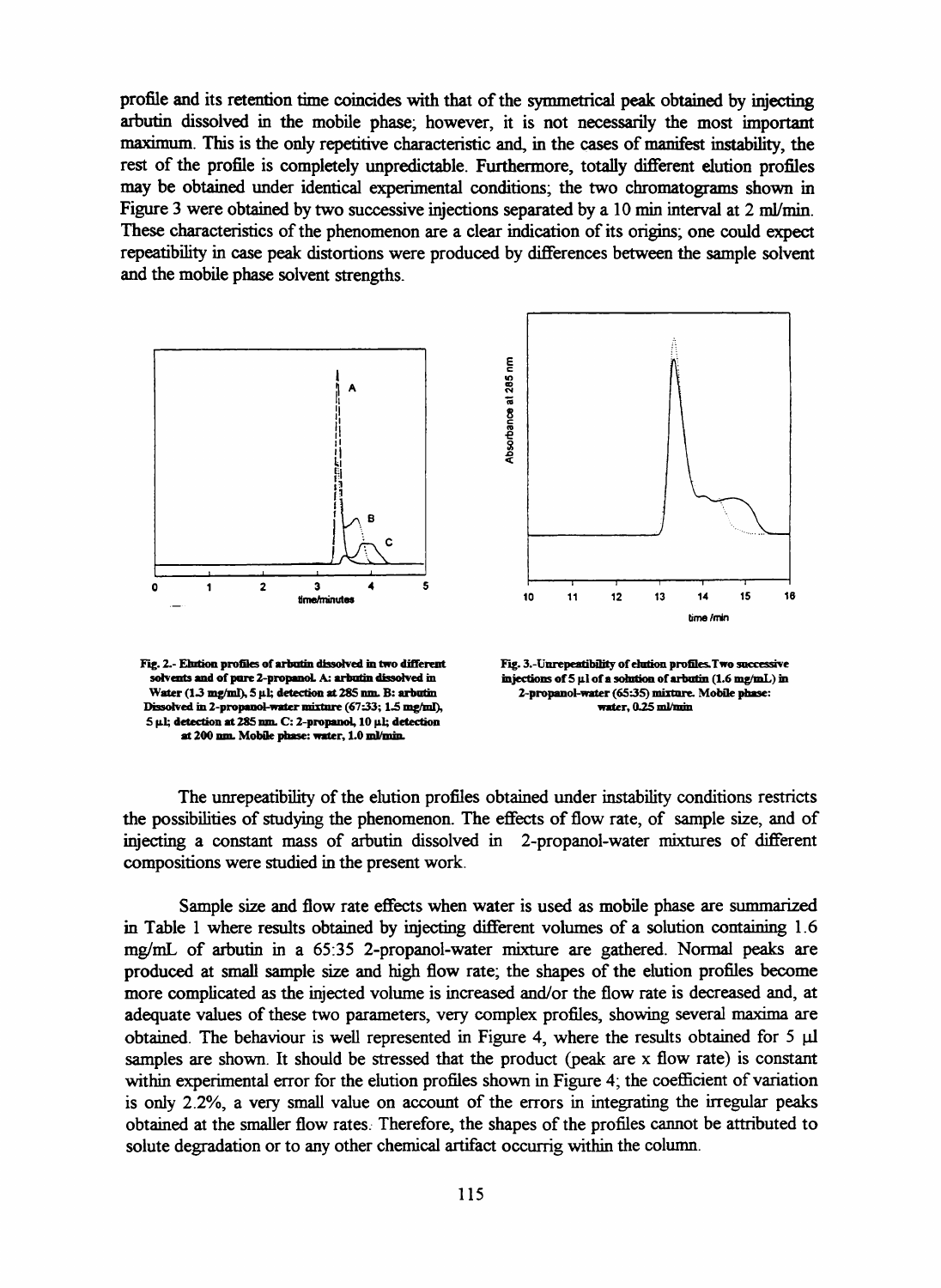

Fig. 4.- Effects of flow rate. Elution profiles for 5 µl of a solution of arbutin (1.6 mg/mL) in 2-propanol-water (65:35) mixture. Mobile phase: water, at the flow rates indicated in the figure.



**Eig. 5.' Eflect of sample solvent composition. Injected Solutions: arbutin, 1.4 mg/mL, dissolved in 2-propanol-water mixtures containig (from top to down) 10,20,40, §0 and 60 % v/v 2-propanol in water. Sampie size: 10 p.L** Mobile phase: water, at 1 mL/min in A and at 0.5 mL/min in B.



Fig. 6.-Elution profiles obtained by using a 50:50 2-propanol-water mobile phase at 0.50 mL/min. A:1.1 mg/mL arbutin in mobile **phase. B: 13 mg/mL arbutin in water. O: 1 3 mg/mL arbutin in 90:10 acetonitrile-water mixture.**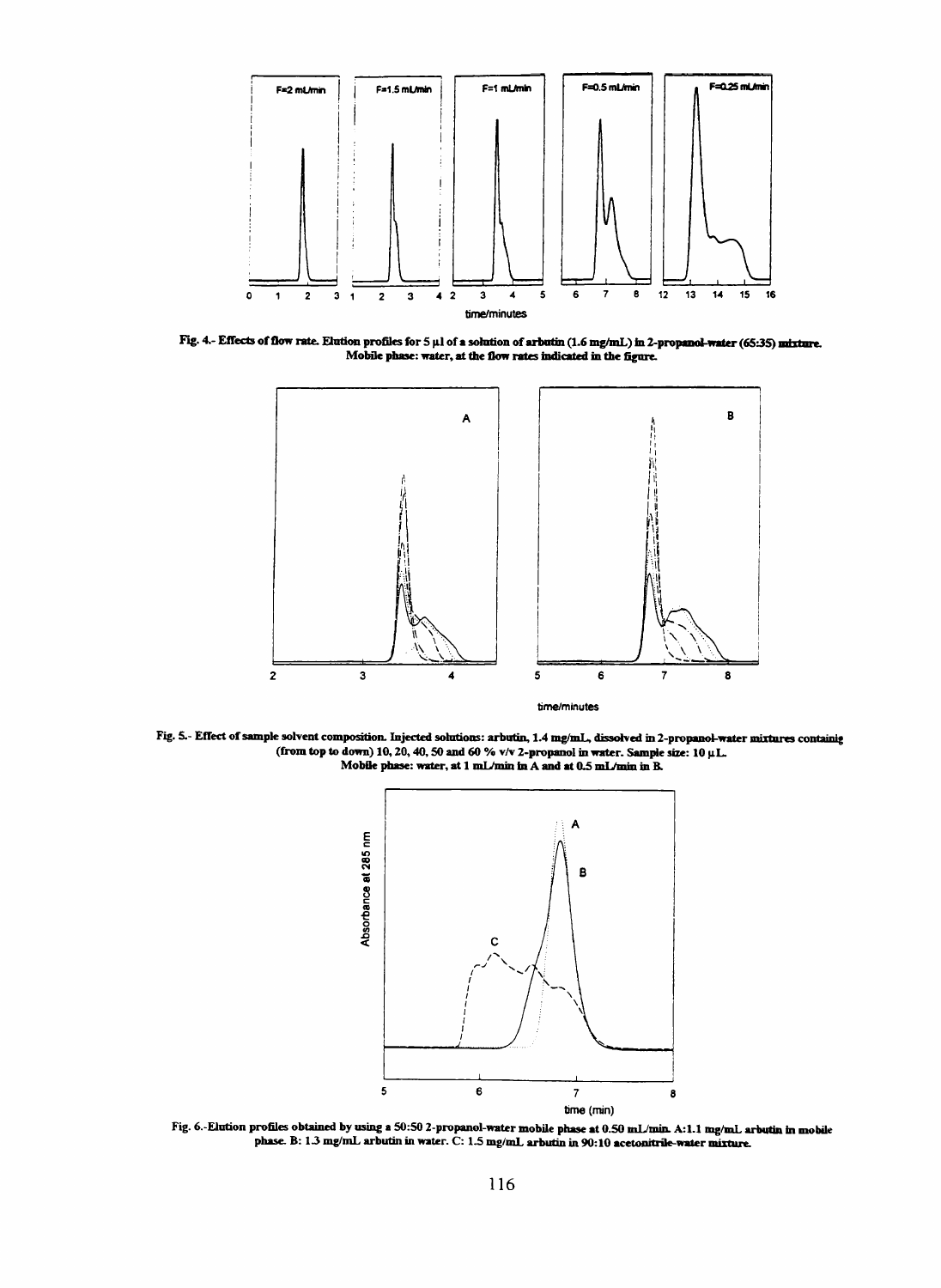#### Table 1

|                                 | Flow rate $/(mL/min)$ |           |           |           |      |
|---------------------------------|-----------------------|-----------|-----------|-----------|------|
| Sample size $/\mu$ <sup>1</sup> | 2.0                   | 1.5       | 1.0       | 0.5       | 0.25 |
|                                 | NF                    | <b>NF</b> | <b>NF</b> | NF        | NF   |
|                                 | NF                    | NF        | <b>NF</b> | <b>NF</b> | NF   |
|                                 | NF                    | NF        | F         | F         | F    |
|                                 | NF                    | E         | F         | F         | F    |
| 10                              | F                     | Г         | G         | F         | F    |
|                                 |                       |           |           |           |      |

# Sample size and flow rate effects on the elution profiles of arbutin using water as mobile phase.

<sup>2</sup> The solution injected contained 1.6 mg/mL of arbutin in a 65:35 2-propanol-water solvent. NF: Fingering not manifested

F : Fingering manifested

A series of experiments was performed in order to detect relationships between peak shape and sample solvent composition at constant quantity of arbutin injected. All the chromatograms appearing in Figure 5 were obtained by injecting 10 pL of Solutions of arbutin containing 1.4 mg/mL; sample solvents contained from 10 to 60% v/v 2-propanol in water. Parts A and B were run at 1.0 mL/min and at 0.5 mL/min, respectively. The chromatograms clearly show the constancy of the retention time of the first maximum, as well as the increase of sample pulse penetration by the mobile phase as the sample viscosity increases. The areas under the peaks are again constant, with coefficients of variation smaller than 2% at both flow rates.

Up to this point only systems in which the sample is more viscous than the mobile phase were considered; therefore only chromatograms showing constancy in the retention time of the first máximum and fingering of the mobile phase into the rear of the sample pulse have been shown. The chromatograms shown in Figure 6 were run using a 50:50 2-propanol-water mobile phase ( $\mu$  = 2.50 cp at 30°C) at 0.5 mL/min. The three chromatograms correspond to the injection of 10  $\mu$ L of solutions containing similar (although not exactly equal) concentrations of arbutin. The sample solvents were mobile phase in A, water ( $\mu$  = 0.79 cp) in B, and a 90:10 mixture acetonitrile-water ( $\mu$  = 0.43 cp) in C. The fingering of the less viscous pulses into the mobile phase is evident in B, and more notoriously in C. In this last case a maximum with a retention time coincident with that of peak A can be noticed; however profile C shows thar when viscosity dififerences are very large other peaks of larger height can be produced. The chromatograms in Figure 6 confirm the predictions of unequality (1).

#### **CONCLUSION**

Fingering, a phenomenon originated in hydrodynamic instabilities in the boundary between two moving fluids of different viscosity, can produce important distortions in the shape of the chromatographic peaks. This constitutes a new artifact to be taken into account during the design, development and analysis of chromatographic separations since its effects